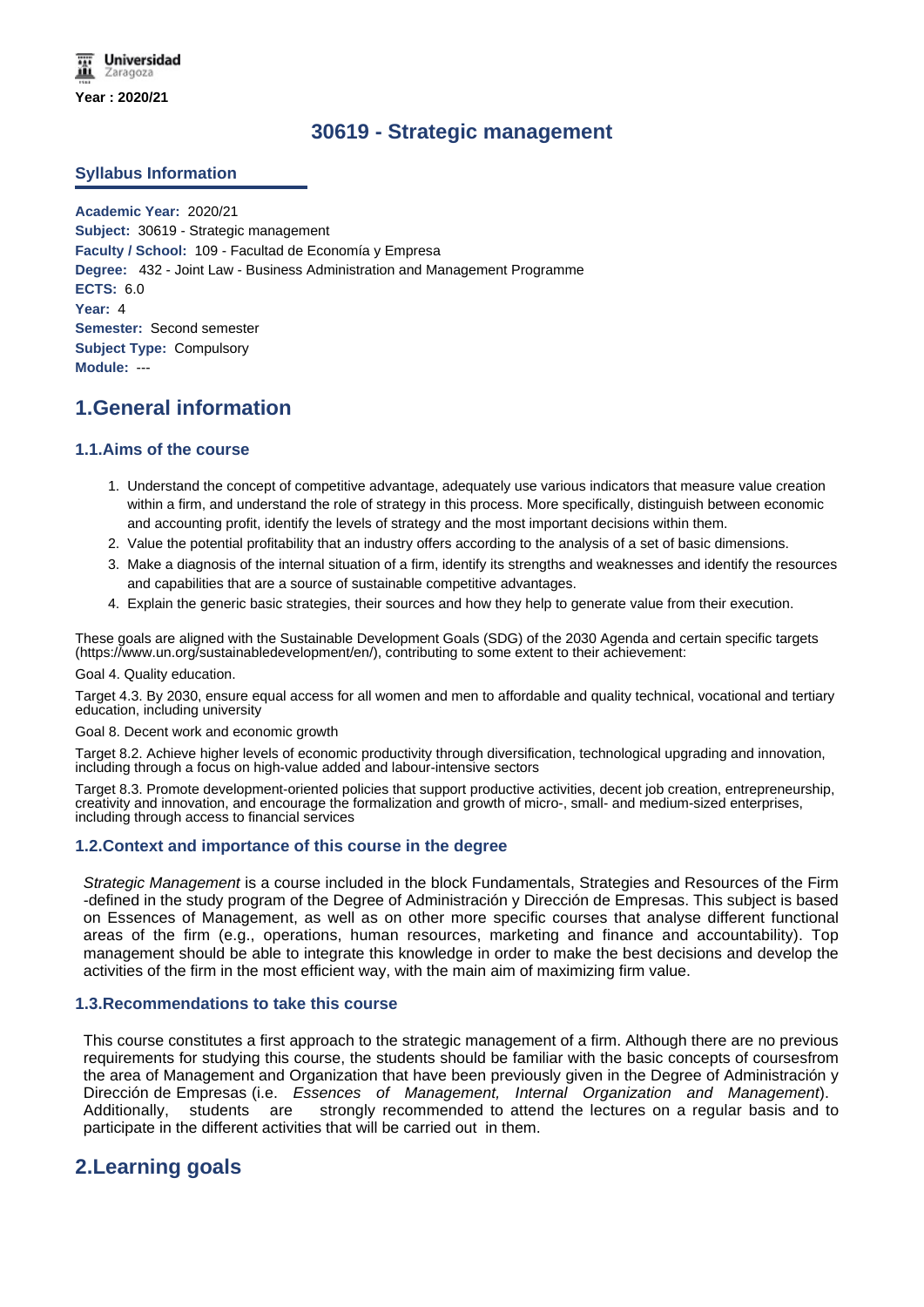- 1. Making decisions and managing business organizations.
- 2. Knowing the operations of all the functional areas of any company or organization and having the skills to perform any task within these areas.
- 3. Evaluating the situation and the previous evolution of firms and organizations, and being able to acquire the relevant knowledge for taking informed decisions successfully.
- 4. Elaborating and writing comprehensive management projects for companies and other entities.
- 5. Issuing reports about specific market situations, industries, organizations, companies and their functional areas.
- 6. Understanding and applying professional criteria and scientific standards to the solution of economic, business and organizational problems.
- 7. Problem-solving capability.
- 8. Organization and planning capabilities.
- 9. Analysing and searching for information from different sources.
- 10. Decision-making capability.
- 11. Motivation towards excellence.
- 12. Adaptation capability to new situations.
- 13. Ability to put theoretical concepts into practice.

#### **2.2.Learning goals**

The coordination of interdependent activities within the firm corresponds to top managers, who are responsible for the long-term survival of the firm, fix the organizational objectives and determine how to achieve them. The basic functions of executive management include internal design and resource allocation, the integration of activities from different departments, the continuous adaptation to environmental changes, and the design of firm strategy. Top managers should be able of take charge of all activities related to efficiency (have resources been correctly allocated?), efficacy (have the planned objectives been achieved?) and effectiveness (have objectives been defined adequately?)

#### **2.3.Importance of learning goals**

Strategy has an increasing importance for firms because of the uncertainty that exists in the environment where they carry out their activities. Consequently, an adequate identification and formulation of strategy are necessary. This is an important challenge for the organization and is critical to its survival and success.

Any firm that aims to maintain high profitability rates in the long term needs a deep understanding of the characteristics and structure of the markets in which it operates. It is also important to know the key elements that determine competition in those markets. This knowledge should be combined with a diagnosis of the firm's internal strengths and weaknesses because building sustainable competitive advantages is only possible by combining the internal (resources and capabilities) and external (markets) dimensions of the organization adequately.

*Strategic Management* offers students the key concepts and tools to make the best strategic decisions in accordance with the dynamism and fast evolution of this field of management. Strategic Management is about how to manage organizations to achieve and maintain business success through the identification of factors that determine performance and through the implementation of a strategy to obtain the best result. Consequently, the contents of this course are of great interest to the student because it offers a good approach to these key aspects.

# **3.Assessment (1st and 2nd call)**

#### **3.1.Assessment tasks (description of tasks, marking system and assessment criteria)**

The student will be able to pass the course in either of the two sittings. For both of them, she/he will have to demonstrate the achievement of the learning results and skills through a global evaluation. The final mark of the course will be distributed in the following way: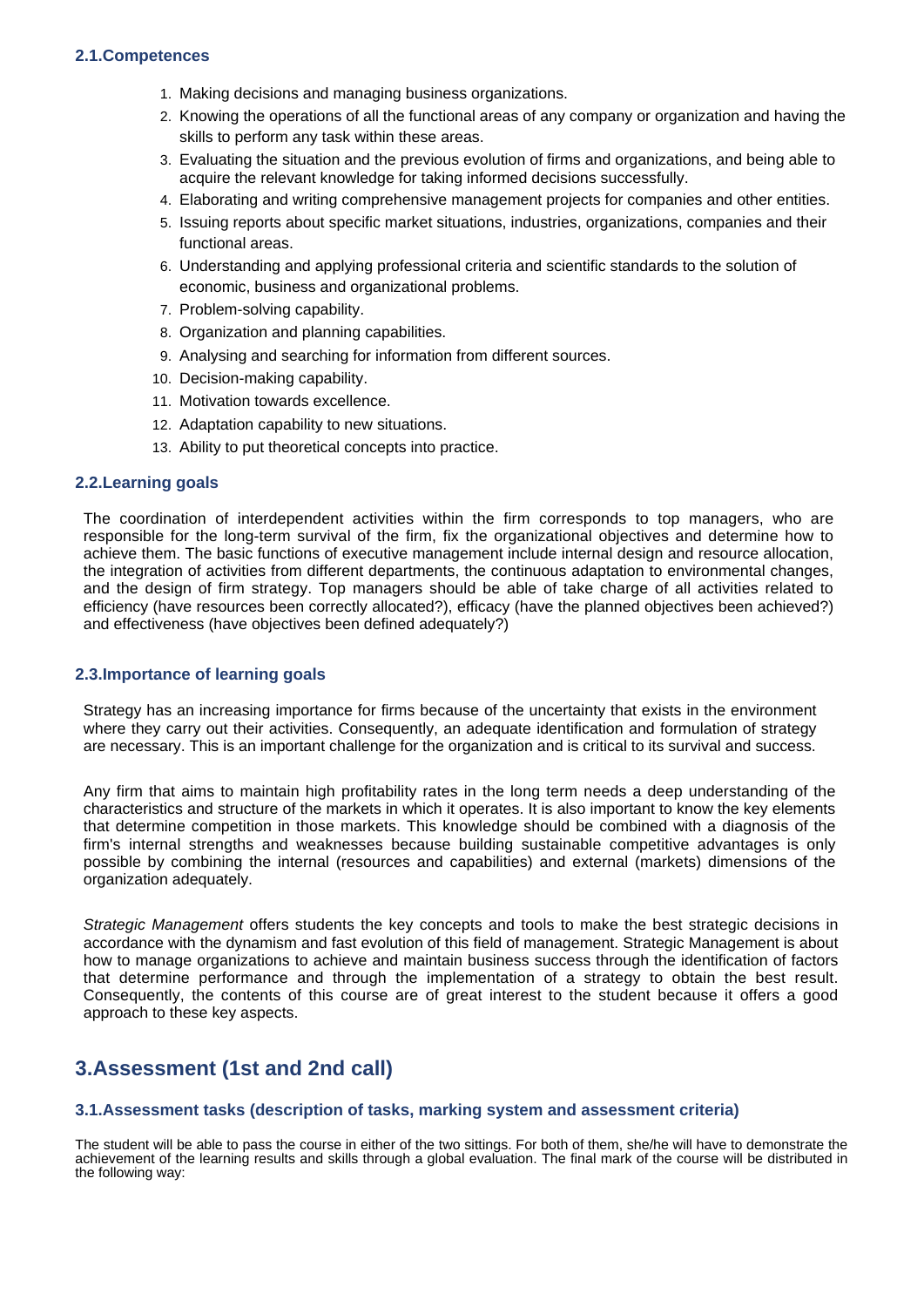Active attitude in class discussions and the handing in of the exercises proposed in the practical sessions (10% of final mark). Students choosing this option will have to hand in all the exercises proposed on the date indicated. This date will be announced in class and published in the moodle2 platform at least five days in advance.

In-depth analysis of a firm in groups of 3-4 people (25% of final mark).

Final exam (65% of final mark). Students choosing this option will have to obtain at least 4 points out of 10 in the final exam in order to be able to compute the course activities' marks.

When students do not meet the minimum requirements in the continuous assessment activities, they will not be allowed to continue through this evaluation process.

The students can opt to do only the final exam on the date established in the official exam calendar. In this case, the final exam will determine 100% of final mark. Additionally, if the mark of the final exam is higher than the final mark when considering course activities, the final exam mark will prevail.

In the evaluation of each assessment activity, the students will have to demonstrate that they know, understand and are able to use the concepts and tools explained in class in different real situations. Moreover, their capability to apply, integrate and synthesize the knowledge acquired will be evaluated.

Course assessment will be onsite. In the case of a new pandemic wave assessment will become partly online or fully online. It should be noted that in any online assessment task the student performance may be recorded, following the regulations described in

https://protecciondatos.unizar.es/sites/protecciondatos.unizar.es/files/users/lopd/gdocencia\_reducida.pdf.

A plagiarism detection software will be used to check the originality of the student's assessment tasks. Identification of plagiarism will invalidate the entire task performance (i.e. the task which will be graded with 0 points).

## **4.Methodology, learning tasks, syllabus and resources**

#### **4.1.Methodological overview**

The methodology followed in this course is oriented towards the achievement of the learning objectives. A wide range of teaching and learning tasks are implemented, such as lectures, practice sessions, seminars and tutorials.

Following the syllabus and achieving the learning outcomes will require continuous work from the student during the course based on the following activities:

Regular attendance to classes

Preliminary reading of the bibliographical material for each topic prior to its presentation in class and a more detailed reading after the class and during the process of doing the exercises and the project.

Regular and detailed answers to the exercises and practical cases that the teachers will propose during the course Carrying out a group project that analyses in depth the situation of a real firm or industry that will be chosen by the students with the approval of the teacher. This project should allow to achieve an in-depth understanding of the selected industry. In the deadline that will be fixed by the teacher, students that decide to carry out this project will

have to submit a preliminary proposal (about 3 pages) which includes the main objectives and analyses to be carried out.

Asking about doubts and difficulties that arise in their study of the course contents.

All lectures and seminars will be imparted on site. In the case of a new health emergency caused by the current pandemic all teaching will be moved online

#### **4.2.Learning tasks**

The learning activities of the course are the following:

- Lectures: 30 hours.
- Practical sessions: 30 hours.
- Problem-based learning/ICT learning/Seminars/Tutorials/Autonomous learning: 90 hours.

#### **4.3.Syllabus**

#### **Section I. Concept of strategy and strategic management**

#### **Topic 1. Competitive advantage and value creation**

1.1. Introduction.

- 1.2. What is a competitive advantage?
- 1.3. Approaches to measuring competitive advantage
- 1.4. Accounting profit vs. economic profit